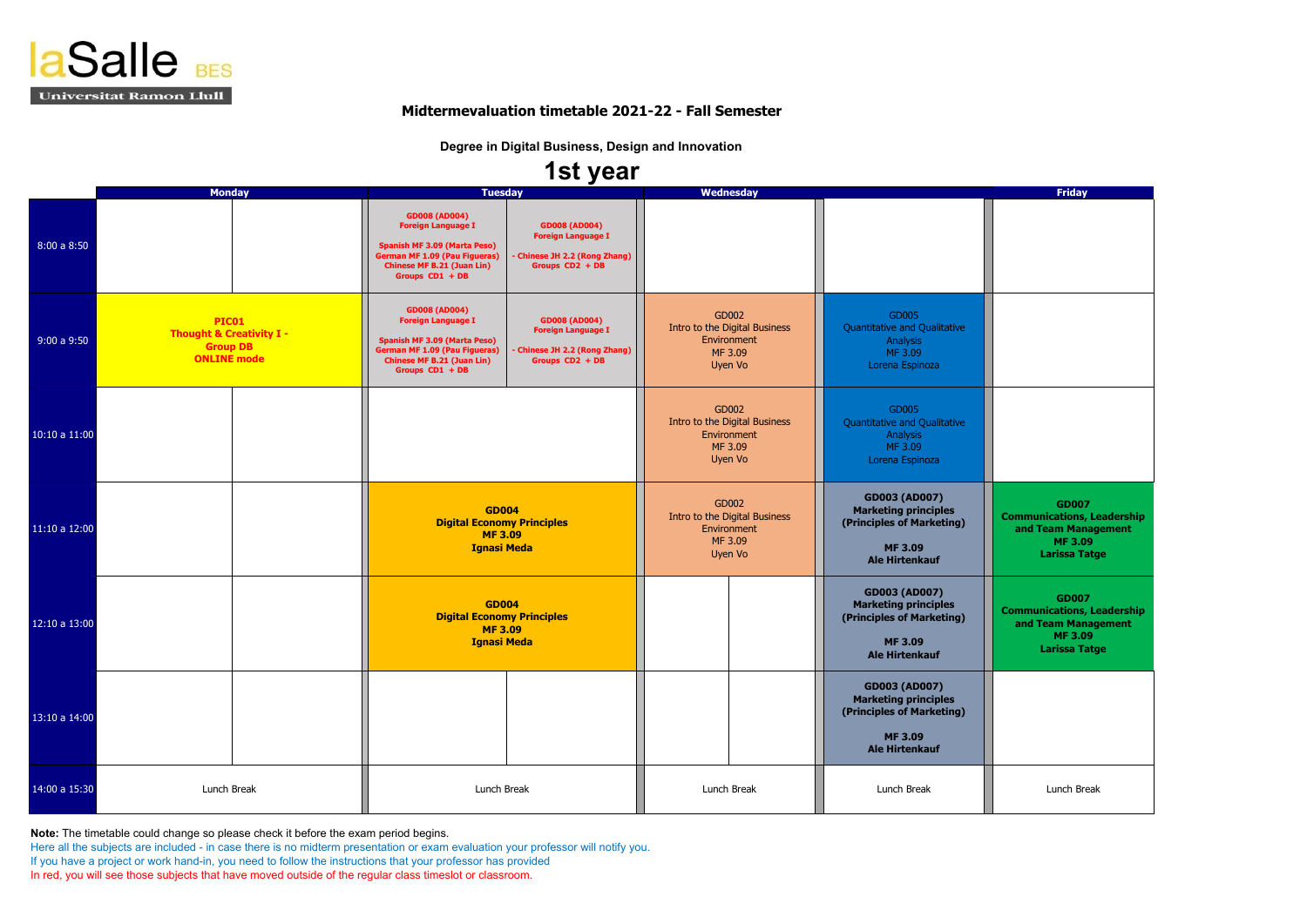**Note:** The timetable could change so please check it before the exam period begins.

Here all the subjects are included - in case there is no midterm presentation or exam evaluation your professor will notify you.

If you have a project or work hand-in, you need to follow the instructions that your professor has provided

\*Your PIC (Thought and Creativity) exam is online, but in those cases that you have an exam before or after you have a classroom reserved in case you need to do the PIC exam on campus.

In red, you will see those subjects that have moved outside of the regular class timeslot or classroom.

|               |                                                                                        |                                                           | $\blacksquare$                                                                                    |                                                                                          |                                                                   |
|---------------|----------------------------------------------------------------------------------------|-----------------------------------------------------------|---------------------------------------------------------------------------------------------------|------------------------------------------------------------------------------------------|-------------------------------------------------------------------|
|               | <b>Monday</b>                                                                          | <b>Tuesday</b>                                            | Wednesday                                                                                         | <b>Thursday</b>                                                                          | <b>Friday</b>                                                     |
| 8:00a8:50     | GD018<br><b>Business Model Design</b><br>MF 4.16                                       |                                                           |                                                                                                   |                                                                                          |                                                                   |
| 9:00a9:50     | GD018<br><b>Business Model Design</b><br>MF 4.16<br>Jordi Marti                        |                                                           | GD013 (AD505)<br><b>Online Marketing in Digital Business</b><br>MF 4.16<br><b>Ariadna Casasus</b> | GD016<br><b>Financing Technology-Based Projects</b><br>MF 4.16<br><b>Rafael Espinosa</b> | GD020<br>Managing Emerging Technologies<br>MF 4.16<br>Jordi Marti |
| 10:10 a 11:00 | PIC02<br><b>Thought &amp; Creativity II -</b><br><b>Group DB</b><br><b>ONLINE</b> mode | GD012<br>Managing by Design<br>MF 4.16<br>Marcela Arreaga | GD013 (AD505)<br><b>Online Marketing in Digital Business</b><br>MF 4.16<br><b>Ariadna Casasus</b> | GD016<br><b>Financing Technology-Based Projects</b><br>MF 4.16<br><b>Rafael Espinosa</b> | GD020<br>Managing Emerging Technologies<br>MF 4.16<br>Jordi Marti |
| 11:10 a 12:00 | $(10:30 - 11:20h)$<br><b>MF4.16</b>                                                    | GD012<br>Managing by Design<br>MF 4.16<br>Marcela Arreaga | GD013 (AD505)<br><b>Online Marketing in Digital Business</b><br>MF 4.16<br><b>Ariadna Casasus</b> |                                                                                          |                                                                   |
| 12:10 a 13:00 | GD022<br>Internship<br>MF 4.16<br>Jean Philippe Nadier                                 |                                                           |                                                                                                   |                                                                                          |                                                                   |
| 13:10a 14:00  | GD022<br>Internship<br>MF 4.16<br>Jean Philippe Nadier                                 |                                                           |                                                                                                   |                                                                                          |                                                                   |
| 14:00 a 15:30 | Lunch Break                                                                            | Lunch Break                                               | Lunch Break                                                                                       | Lunch Break                                                                              | Lunch Break                                                       |



#### **Midterm evaluation timetable 2021-22 - Fall Semester**

**Degree in Digital Business, Design and Innovation**

## **2nd year**